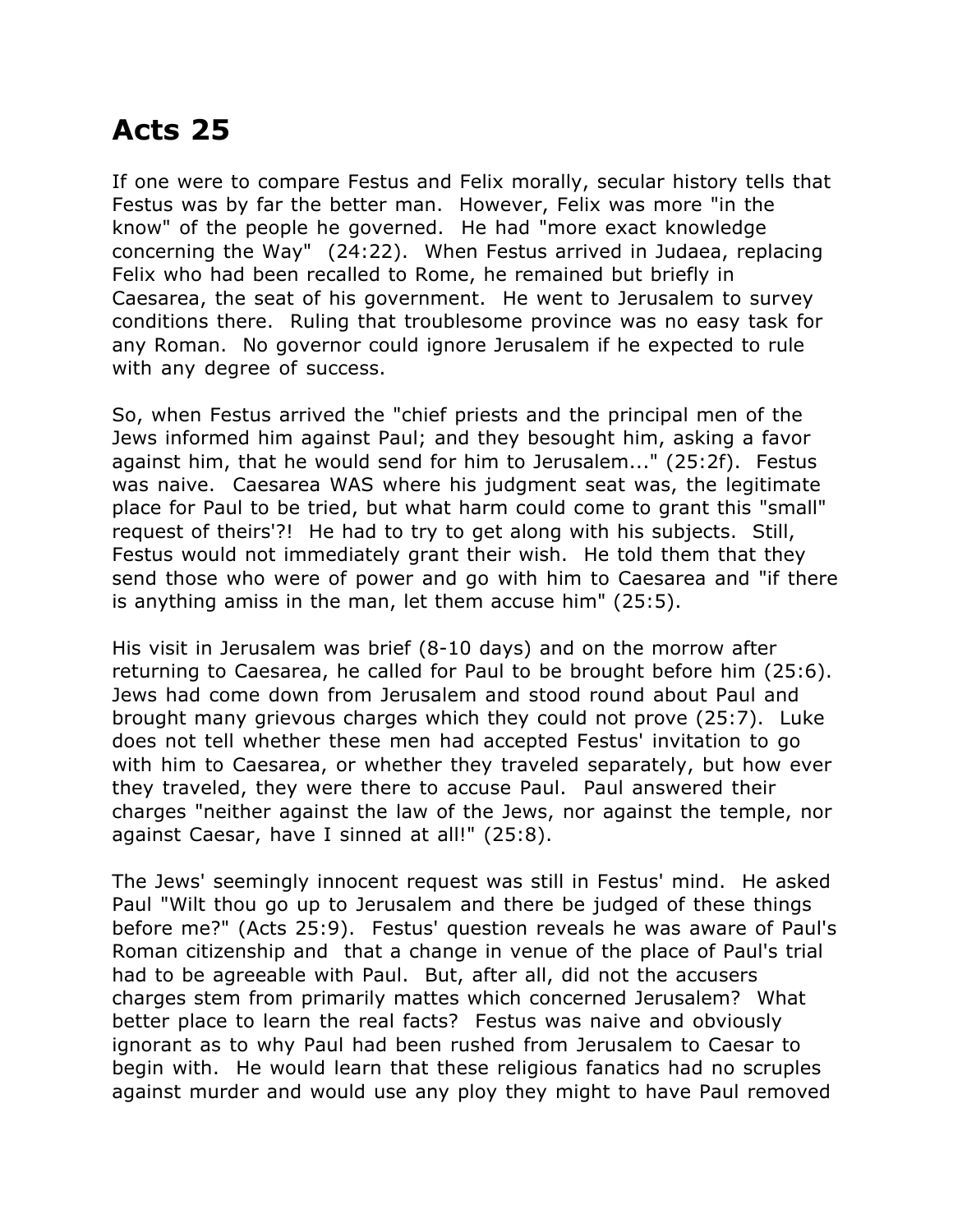to Jerusalem so that along the way they could assassinate him. What wicked and ungodly acts are done in the name of religion!

If Festus was ignorant of the Jews' intentions, Paul was not. He knew he had averted death two or three years earlier when his nephew alerted him of the plot of more than 40 men who planned to ambush and kill him. He knew the Jews had no real case against him so far as crime against the Roman government was concerned. Had not the chief captain admitted as much? (22:29). He despaired of justice at the hand of Fetus for Festus also knew that he had done no wrong to the Jews (25:10). Paula was determined he would not go back to Jerusalem. He knew such would be an invitation to death. There was only one recourse. He would exercise his Roman citizen and appeal to Caesar to personally hear his case. So Paul said "I am standing before Caesar's judgment seat, where I ought to be judged. To the Jews have I done no wrong, as thou also very well knowest. If then I am a wrong-doer or have committed anything worthy of death, I refuse not to die; but if none of those things is true whereof they accuse me, no man can give me up to them. I appeal unto Caesar" (25:10f). This was a Roman citizen's right and when such an appeal was made, the trial immediately stopped and all participants, the aggrieved ones and those whom they charged, were transported to Rome.

Very likely Festus had no expectation that events would proceed as they did. Perhaps he expected to release Paul after a trial in Jerusalem, but he would have shown his patience with his subjects by granting them what concession he could. Whatever, his indecisiveness led to a real dilemma for him. After conferring with the council, he said to Paul, "Thou hast appealed unto Caesar: unto Caesar shalt thou go."

Things were now in motion for Paul, after a long, weary interval of imprisonment in Caesarea. It had been a dark hour in Jerusalem after he had been taken into custody and had spoken twice to unbelieving Jews about why he acted as he did (both of which addresses ended with an uproar on the part of the Jews). But in that dark hour the Lord stood by him and said, "Be of good cheer for as thou hast testified concerning me at Jerusalem, so must thou also bear witness at Rome" (23:11).

How long Paul remained in Caesarea after his appeal to Caesar is not specifically stated. Luke says "certain days". Festus had important guests from the Herod family who came to greet and welcome him to Judaea: Agrippa and his sister Bernice. The Herod family had long played a significant role in Jewish affairs I this period, both "between the